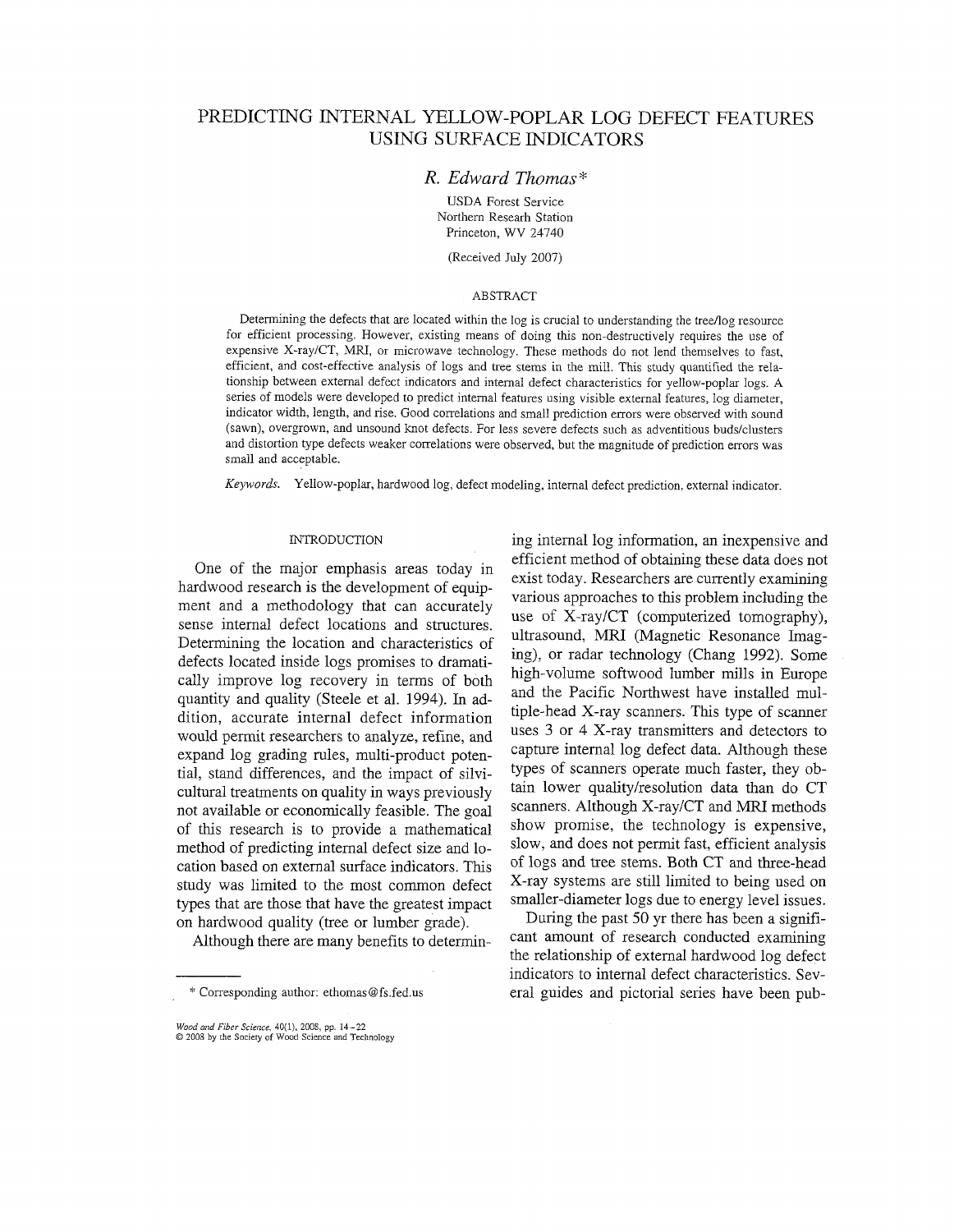lished illustrating various external/internal defect characteristics and their relationship for various hardwood species (Marden and Stayton 1970; Rast 1982; Rast et al. 1985, 1988, 1989, 1990a, 1990b, 1990c). While these guides are useful references for providing insight on the external/internal relationship, only one or two examples of each defect type are provided. Thus, they do not fulfill the need of a definitive model capable of predicting internal defect features based on observable external defect features.

Researchers have studied the relationships among surface indicators and internal defect manifestation in depth for various hardwood and softwood species. Schultz (1961) examined German beech and found that for this species the ratio of the bark distortion width to length is the same as the ratio of the stem when the branch is completely healed over to the current stem diameter. However, for species with heavier irregular bark, like hard maple, he found that it was difficult to judge the clear area above the defect in this manner.

Hyvärinen (1976) used Stayton et al. (1970) maple defect data to explore the relationships among the internal features of grain orientation and height of clear wood above an encapsulated knot defect and the external features of surface rise, width, and length. The sugar maple defect data were collected from 44 trees obtained from three sites in upper Michigan. Hyvarinen used simple linear regression methods to find good correlations among clear wood above defects, bark distortion width, length, and rise measurements, as well as age, tree diameter, and stem taper. The best simple correlation was with diameter inside bark (DIB)  $(r = 0.66)$  and an 18mm standard error of estimate. Correlation was further improved by using a stepwise regression method. The final model  $(r = 0.74)$  employed bark distortion vertical size and DIE as the most significant predictor variables.

A similar study was conducted on a sample of 21 black spruce trees collected from a natural stand 75 **km** north of Quebec City (Lemieux et al. 2001). Three trees, each with three logs, were selected from which a total of 249 knot defects were dissected and their data recorded. The researchers found better correlations between external indicator and internal characteristics in the middle and bottom logs as compared to the upper logs. Strong correlations  $(r > .89)$  among the length and width of internal defect zones and external features such as branch stub diameter and Tength were found to exist. The defects were modeled as-having three distinct zones conesponding to the manner in which the penetration angle changes over time in black spruce. The penetration angle is the angle at which a line through the center of the defect intersects the log surface. This study examined only branches that had not been dropped nor pruned and thus could not examine encapsulation depth.

Carpenter (1950) found that although the frequency and pccurrence of surface indicators within a given species vary by region, in general the same indicator will be found with its defect in the underlying wood. Thus, although certain defect types may be more prevalent in some regions, the underlying manifestation of the defect would remain more or less consistent across regions. Further, growth rate will vary from region to region (or site to site within the same region), thus the defect encapsulation rate will differ also. However, the rate at which the encapsulation occurs, and the degree to which the defect is occluded or covered over by clear wood is indicated in the bark pattern. Shigo and Larson (1969) discovered that the ratio of defect heightto-width indicates the depth of the defect with respect to the radius of the stem at the defect (Fig. 1). The faster the diameter growth, the faster the defect is encapsulated, and thus the faster the bark distortion pattern changes.

#### MATERIALS AND METHODS

#### *Sample collection*

Yellow-poplar defect samples were collected from two sites in West Virginia: West Virginia University Forest (WVUF) near Morgantown (elevation: 700 in) and Camp Creek State Forest (CCSF) near Princeton (elevation: 790 m). The two sites are separated by approximately 350 km. From each site, 33 trees were randomly se-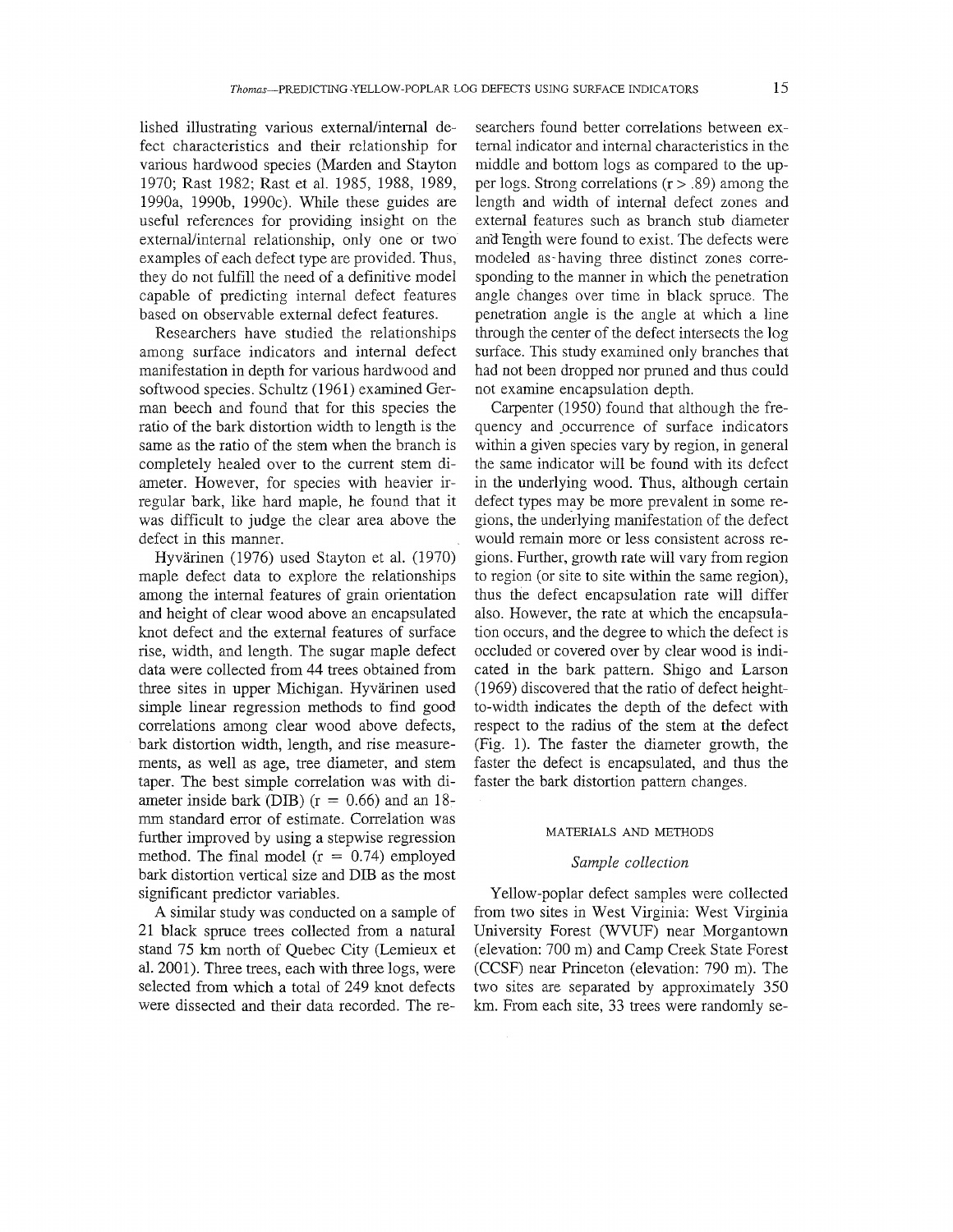

Fig. 1. Encapsulation depth and stub scar relationship samples than the ones from WVUF. ratio.

lected. For each tree, the number of defects by type were counted. The types of defects identified, counted, and analyzed in this study are listed in Table 1. These counts were used to develop a random sampling plan. The goal was to collect 4 defects of each type from each tree, whenever possible. For example, if there were 8 sound knots on the tree, every second sound I

TABLE 1. *Types and numbers of defects collected by site and overall.* 

|                           |                        | Location              |                 |       |  |
|---------------------------|------------------------|-----------------------|-----------------|-------|--|
| Defect name               | Defect<br>abbreviation | WVU<br>CCSF<br>forest |                 | Total |  |
| Adventitious knot         | AΚ                     | 75                    | 66              | 141   |  |
| Adventitious knot cluster | AKC                    | 59                    | 68              | 127   |  |
| Bump                      | <b>BUMP</b>            | 3                     |                 | 4     |  |
| Heavy distortion          | HD                     | 74                    | 60              | 134   |  |
| Light distortion          | LD                     | 98                    | 6               | 104   |  |
| Medium distortion         | MD                     | 91                    | 79              | 170   |  |
| Overgrown knot            | OК                     | 87                    | 76              | 163   |  |
| Overgrown knot cluster    | ОКС                    | 20                    |                 | 21    |  |
| Sound knot                | SK                     | 41                    | 31              | 72    |  |
| Sound knot cluster        | SKC                    | 2                     | Ω               | 2     |  |
| Unsound knot              | UK                     | 6                     | 33              | 39    |  |
| Wound                     | WND                    | 14                    | 13 <sup>1</sup> | 27    |  |
| Total                     |                        | 570                   | 434             | 1004  |  |

knot was selected. Of course, not all trees had 4 defects of every type. In other cases, selecting one defect would prevent another from being selected due to defect overlap. Defects are overlapping when the process of bucking the defect from the log and processing it would destroy all or part of another. In these cases, preference went to the defect type that was more numerous on that tree and a different occurrence of the other defect selected.

The number of defect samples obtained from each site by defect type is shown in Table 1. In most cases, approximately equal numbers of each type of defect were obtained from each site. The exceptions are the light distortion (LD) and unsound knot (UK) defects. UK defects occurred in much fewer numbers at CCSF than at WVUF. More LD defects were found on CCSF

# *Sample processing*

All defects were identified according to the characteristics as defined in *Defects in Hardwood Timber* (Carpenter et al. 1989). Once a defect was located and classified, the section containing the defect was cut from the log. The defect sections ranged from 305 to 310 mm in length. If we discovered during slicing that part of the interior defect was not completely contained within the section, the sample was discarded. An alignment groove was cut into the top of the section in a line between the indicator and the pith. This provided a smooth area for easier ring counts and a common point of reference for each slice for collection position/offset measurements. An identifying tag was stapled to the section surface and the defect indicator was digitally photographed (Fig. 2). The tag identifies the source tree and log, defect type, defect number, and height up the stem.

For each sample the following information was recorded: defect type, surface width (across grain) and length (along grain), growth rate, bark thickness, and surface height rise, if any. The sample was then sawn into 25-mm-thick slices at 90" to the reference notch. This resulted in a series showing the defect penetrating the log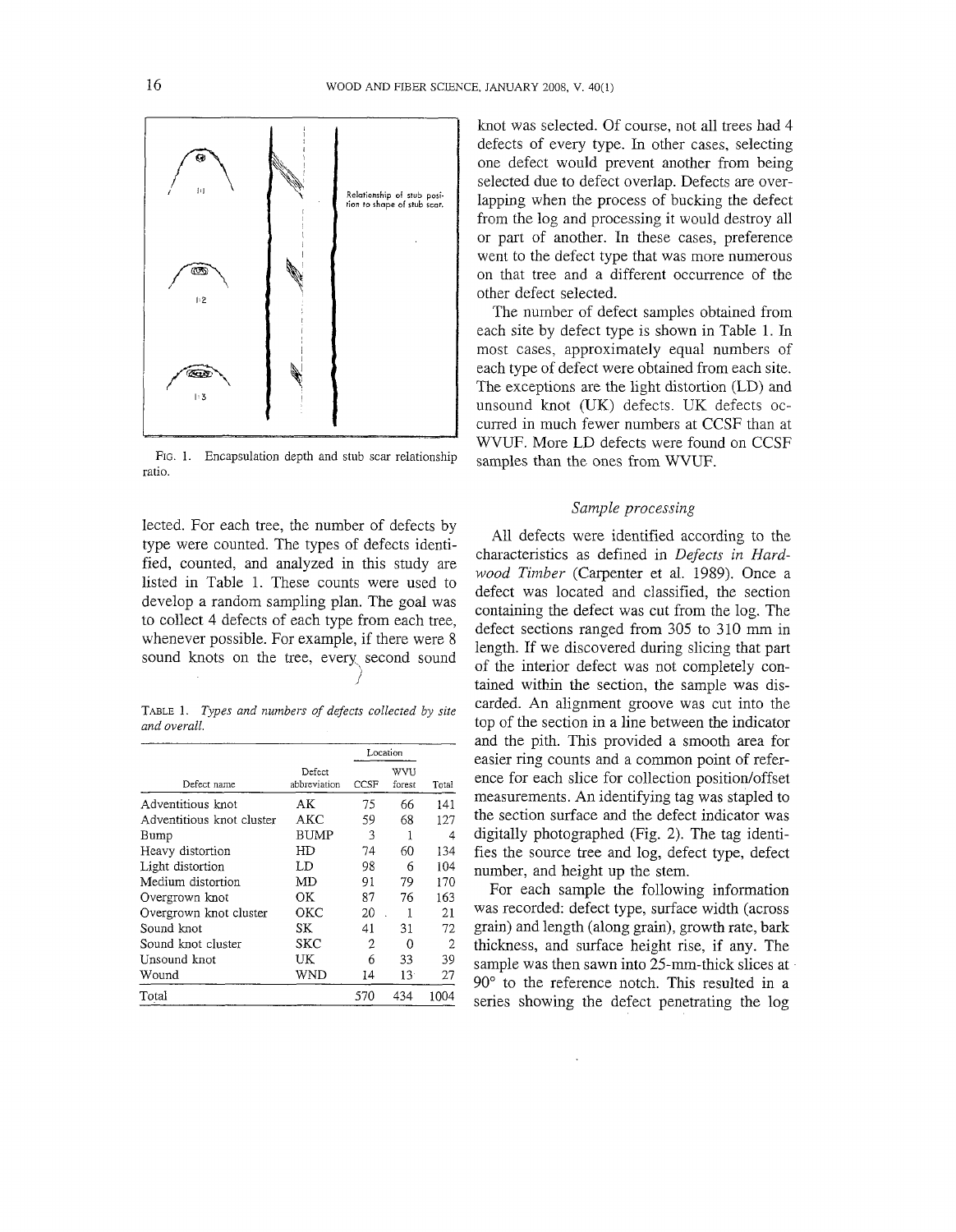

FIG. 2. Defect section with tagged defect and reference groove.

(Fig. 3). For each slice the depth, defect width, length, and distance of defect center to notchbottom center were recorded. When a defect terminated between slices, it was assumed that it terminated at the halfway point through the slice.

## *Modeling statistics*

A series of chi-squared tests were used to test for outliers in the internal/external data set (Komsta 2006). Data identified by the tests as outliers were examined and corrected if in error. The data were grouped by defect type. Using the statistics program "R," stepwise muliple-linear

regression analyses were used to test for correlations among surface indicators and internal features (R Development Core Team 2006). The independent variables used were surface indicator width (SWID), length (SLEN), rise (SRISE), and log diameter inside bark (DIB). These variables were selected because they are measurable during log surface inspection. Area (SWID \* SLEN), SLEN<sup>2</sup>, SWID<sup>2</sup>, and SRISE<sup>2</sup>) and all other possible combinations of interaction terms were also examined as potential predictor variables. The dependent variables selected were 1) rake (penetration angle), 2) clear wood above defect, 3) total depth, 4) halfway-point crosssection width (HWID), and *5)* halfway-point cross-section length (HLEN). These variables permit an internal model of a defect to be constructed and determine an approximate internal location (Fig. 4).

Within each defect type class, the data were randomly partitioned into two groups using the caTools package (Tuszynski 2006) for the R statistical analysis program. The first group contained 66.7% of the records and was used for model development and determining the internallexternal feature correlation statistic. The second set contained the remaining records and was used for testing the prediction models (model validation set). Table 2 shows the numbers of observations used in the model development and testing steps. Adjusted multiple  $R^2$  tests were



FIG. 3. Series of internal defect sections for surface indicator shown in Fig. 2.



FIG. 4. Illustration of internal features predicted by the model.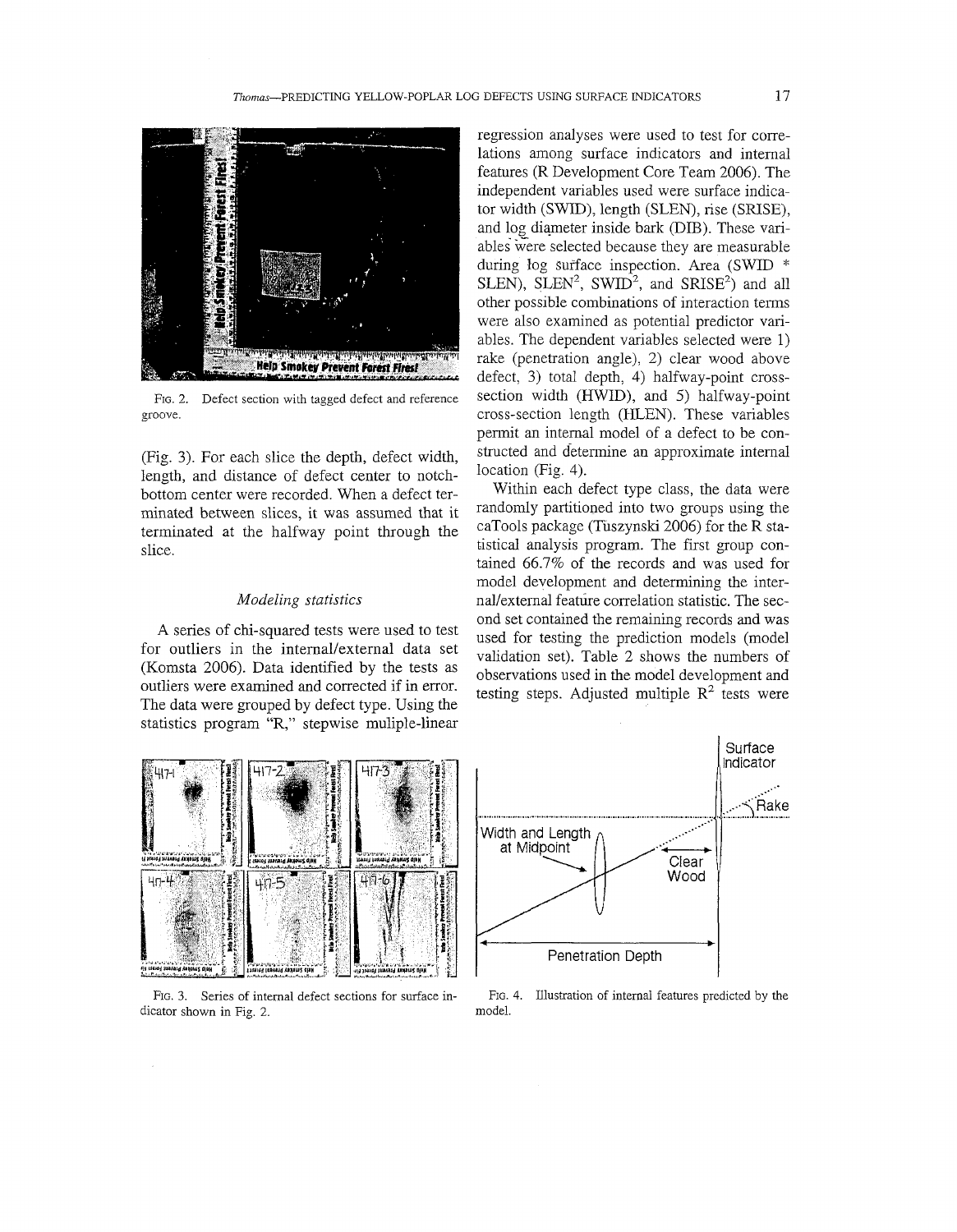|                | Number of observations |                    |                       |  |
|----------------|------------------------|--------------------|-----------------------|--|
| Defect<br>code | Model<br>dataset       | Testing<br>dataset | Total<br>observations |  |
| AК             | 94                     | 47                 | 141                   |  |
| AKC            | 84                     | 43                 | 127                   |  |
| HD             | 89                     | 45                 | 134                   |  |
| LD             | 62                     | 32                 | 94                    |  |
| MD             | 113                    | 57                 | 170                   |  |
| OК             | 108                    | 55                 | 163                   |  |
| ОКС            | 14                     | 7                  | 21                    |  |
| SK             | 48                     | 24                 | 72                    |  |
| UK             | 26                     | 13                 | 39                    |  |

TABLE 2. Numbers of observations used in model development and testing by defect type.

used to determine the correlation among external defect measurements and internal features. Adjusted  $\mathbb{R}^2$  is a modification of  $\mathbb{R}^2$  that adjusts for the number of explanatory terms in a model. Unlike  $\mathbb{R}^2$ , the adjusted  $\mathbb{R}^2$  increases only if the new term improves the model more than would be expected by chance.

#### RESULTS AND DISCUSSION

Correlation results for model development and significant predictor variables are presented in Table 3. The number of overgrown knot cluster (OKC) defects was not sufficient for establishing a defect prediction model. Due to feature similarities between overgrown knots (OK) and overgrown knot clusters (OKC), data from these defect types were combined. This data set was then analyzed to see if the combined data could be used to predict internal features for OKC defects. A separate analysis was performed for overgrown knot model development and testing using only overgrown knot data. In addition, there was not a sufficient sample size of wound and bump defects for model development. These defect types have been excluded from further discussion here.

# *Knots and severe defects*

In most instances, strong correlations were found to exist among external defect indicators and internal characteristics for severe defect

types: OK, OKC, sound knots (SK), and unsound knots (UK). The strength of the relationship (adjusted multiple  $R^2$ ) between the interior halfway point width (HWID) measurement and external features ranged from 0.47 to 0.73. Similar results were found to exist among external features and the halfway point length (HLEN) measurement (adjusted multiple  $R^2$  from 0.46 to 0.73). Most of the severe defect observations terminated at the pith, approximately the center of the slab for most samples. This is demonstrated in the strong relationship among penetration depth and external features-specifically diameter with adjusted multiple  $R^2$  ranging from,  $0.63$  to  $0.76$ . The strongest correlation for rake angle was for the sound knot defects (adjusted multiple  $R^2 = 0.70$ ). However, in most cases, the relationship between rake and external features was not very strong with adjusted multiple  $R<sup>2</sup>$  ranging from 0.22 to 0.36 for the other severe knot defects. For all knot defects the correlations between external indicators and internal features were significant ( $p < 0.01$ ). Clear area above an encapsulated defect is not normally present with knot defects; thus no model was pursued for this feature.

Table 3 lists the most significant independent or predictor variables for each defect type and internal feature. The independent variables are listed in the order of most to least significant. Correlations with diameter inside bark (DIB) and/or surface indicator length (SLEN) were the most common. DIB was a significant variable in 3 more instances (27 vs. 24) than SLEN, and DIB had a stronger influence in almost all cases. SRISE and SWID had significant influences on the external internal relations in fewer instances; 15 and 12, respectively. Interaction terms such as surface area (SWID\*SLEN), volume (SWID\*SLEN\*SRISE), and others had a significant correlation to internal features in 11 instances.

The mean-absolute error (MAE) is the mean of the absolute value of the residual errors for the fitted equation. MAE indicates the  $+/-$  error range that can be expected using the fitted equation to predict defect features. The associated MAE with the model development samples were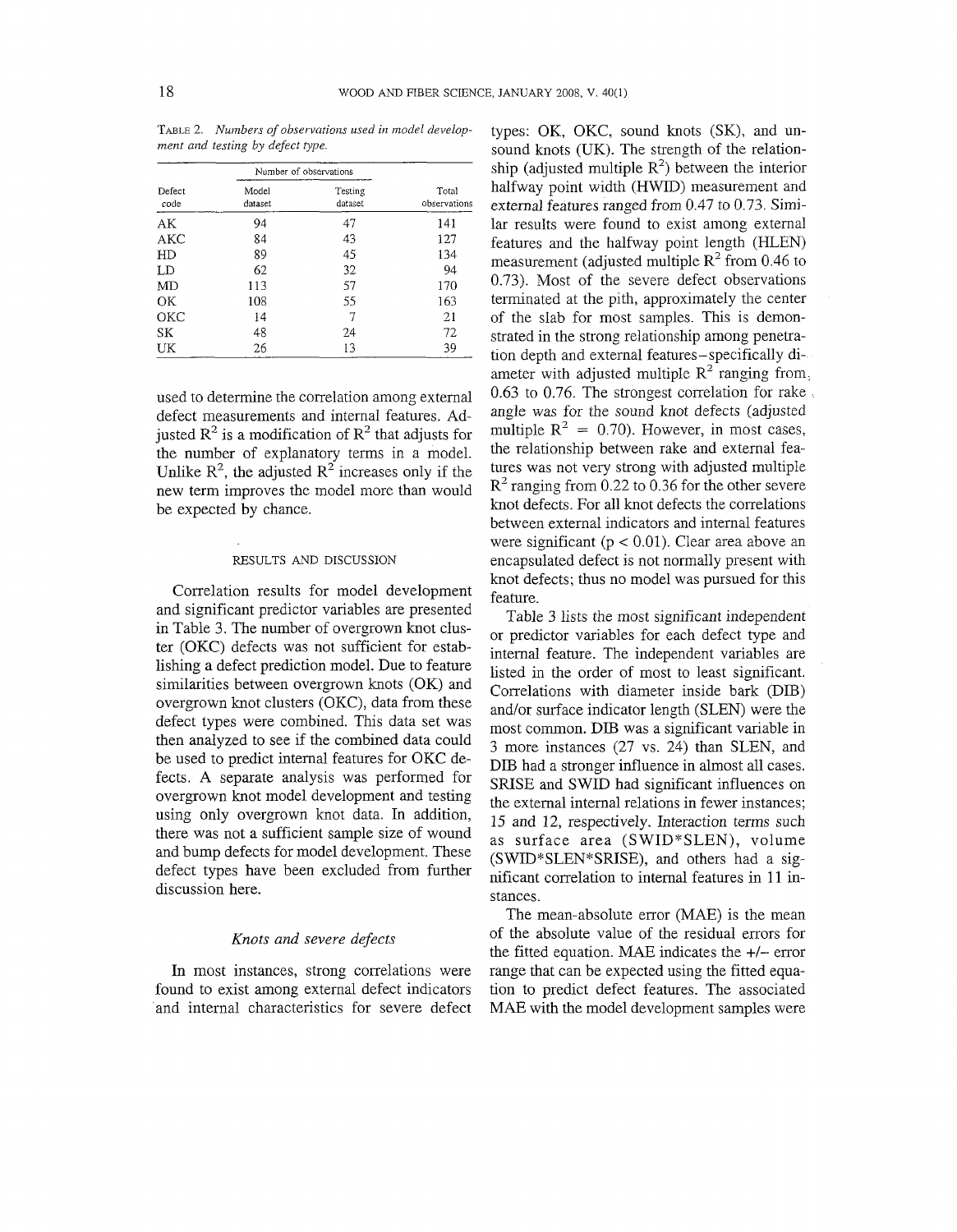|             | Dependent<br>variable | Model development results         |                           |                             |                                                         | Model testing results             |                           |                             |
|-------------|-----------------------|-----------------------------------|---------------------------|-----------------------------|---------------------------------------------------------|-----------------------------------|---------------------------|-----------------------------|
| Defect type |                       | Multiple<br>adjusted<br>R squared | Mean<br>absolute<br>error | Correlation<br>significant? | Significant independent variables                       | Correlation<br>coefficient<br>'R' | Mean<br>absolute<br>error | Correlation<br>significant? |
| АK          | Hwid                  | 0.29                              | 3.6                       | Yes                         | DIB, Srise<br>SWid, SWid*SLen,<br>SWid*SRise, SWid*DIB, | 0.53                              | 4.8                       | Yes                         |
|             | Hlen                  | 0.48                              | 3.6                       | Yes                         | SWid*SLen*SRise                                         | 0.44                              | 6.4                       | Yes                         |
|             | Rake                  | 0.20                              | 4.09                      | Yes                         | SLen, SRise, SWid*SRise                                 | 0.11                              | 6.65                      | No                          |
|             | Depth                 | 0.49                              | 18.0                      | Yes                         | DIB, SRise                                              | 0.74                              | 26.7                      | Yes                         |
|             | Clear                 | 0.07                              | 20.1                      | No                          | DIB, SRise                                              | 0.33                              | 21.1                      | Yes                         |
| AKC         | Hwid                  | 0.27                              | 6.6                       | Yes                         | DIB, SWid, DIB*SWid                                     | 0.29                              | 30.5                      | No                          |
|             | Hlen                  | 0.39                              | 5.8                       | Yes                         | Swid, SWid*SLen                                         | 0.56                              | 6.6                       | Yes                         |
|             | Rake                  |                                   |                           | No                          | SWid, Slen                                              |                                   | $\frac{1}{2}$             | No                          |
|             | Depth                 | 0.32                              | 15.2                      | Yes                         | DIB, SWid, DIB*SWid<br>SLen, SWid, SRise,               | 0.74                              | 26.9                      | Yes                         |
|             | Clear                 | 0.15                              | 16.3                      | Yes                         | SWid*SLen, SRise*SLen                                   | 0.17                              | 20.6                      | No                          |
| HD          | Hwid                  | 0.36                              | 5.3                       | Yes                         | DIB, SLen, DIB*SLen                                     | 0.63                              | 17.5                      | Yes                         |
|             | Hlen                  | 0.34                              | 8.6                       | Yes                         | DIB, SLen, DIB*SLen                                     | 0.67                              | 10.2                      | Yes                         |
|             | Rake                  | 0.08                              | 8.61                      | No                          | DIB, SRise                                              | 0.25                              | 8.85                      | No                          |
|             | Depth                 | 0.76                              | 11.4                      | Yes                         | DIB, SRise                                              | 0.90                              | 11.2                      | Yes                         |
| Clear       |                       | 0.10                              | 15.7                      | Yes                         | DIB, SRise                                              | 0.38                              | 14.7                      | Yes                         |
| LD          | Hwid                  | 0.03                              | 5.3                       | No                          | SLen                                                    | 0.59                              | 9.1                       | Yes                         |
|             | Hlen                  | 0.02                              | 7.4                       | No                          | SLen                                                    | 0.60                              | 4.8                       | Yes                         |
|             | Rake                  | 0.07                              | 8.12                      | No                          | SWid, SLen                                              | 0.26                              | 8.83                      | No                          |
|             | Depth                 | 0.56                              | 9.7                       | Yes                         | DIB, SWid                                               | 0.77                              | 11.7                      | Yes                         |
|             | Clear                 | 0.18                              | 20.8                      | Yes                         | DIB, SWid, DIB*SWid                                     | 0.37                              | 21.1                      | No                          |
| MD          | Hwid                  | 0.25                              | 5.1                       | Yes                         | DIB, SLen                                               | 0.35                              | 7.9                       | Yes                         |
|             | Hlen                  | 0.27                              | 7.1                       | Yes                         | DIB, SLen                                               | 0.37                              | 7.1                       | Yes                         |
|             | Rake                  | $\overline{\phantom{a}}$          |                           | No                          |                                                         |                                   |                           | No                          |
|             | Depth                 | 0.81                              | 10.9                      | Yes                         | DIB, SWid, SLen                                         | 0.84                              | 11.2                      | Yes                         |
|             | Clear                 | 0.25                              | 18.8                      | Yes                         | DIB, SWid, SLen<br>SLen, SLen*SWid,                     | 0.52                              | 20.3                      | Yes                         |
| OK          | Hwid                  | 0.55                              | 6.1                       | Yes                         | SWid*DIB                                                | 0.63                              | 22.4                      | Yes                         |
|             | Hlen                  | 0.49                              | 10.2                      | Yes                         | SLen*DIB                                                | 0.64                              | 13.7                      | Yes                         |
|             | Rake                  | 0.31                              | 8.56                      | Yes                         | DIB, SLen                                               | 0.46                              | 8.84                      | Yes                         |
|             | Depth                 | 0.76                              | 10.4                      | Yes                         | DIB, SWid                                               | 0.85                              | 11.4                      | Yes                         |
|             | Clear                 | $\frac{1}{2}$                     |                           | No                          |                                                         |                                   | $\overline{\phantom{0}}$  | No                          |
| OK/OKC      | Hwid                  | 0.47                              | 6.9                       | Yes                         | DIB, SLen, SRise                                        | 0.44                              | 22.6                      | Yes                         |
|             | Hlen                  | 0.46                              | 12.2                      | Yes                         | DIB, SLen                                               | 0.47                              | 15.2                      | Yes                         |
|             | Rake                  | 0.22                              | 11.13                     | Yes                         | SLen, SRise                                             | 0.52                              | 10.47                     | Yes                         |
|             | Depth                 | 0.73                              | 10.7                      | Yes                         | DIB, SWid                                               | 0.86                              | 11.4                      | Yes                         |
|             | Clear                 |                                   |                           | No                          |                                                         |                                   |                           | No                          |
| SK          | Hwid                  | 0.73                              | 7.9                       | Yes                         | DIB, SWid, SLen                                         | 0.87                              | 16.8                      | Yes                         |
|             | Hlen                  | 0.73                              | 14.5                      | Yes                         | DIB, SWid, SRise                                        | 0.79                              | 20.8                      | Yes                         |
|             | Rake                  | 0.70                              | 8.75                      | Yes                         | SLen, SRise                                             | 0.71                              | 13.80                     | Yes                         |
|             | Depth                 | 0.63                              | 10.4                      | Yes                         | DIB, SLen                                               | 0.78                              | 14.2                      | Yes                         |
|             | Clear                 |                                   | $\overline{\phantom{0}}$  | No                          |                                                         | ----                              |                           | No                          |
| UK          | Hwid                  | 0.70                              | $7.1\,$                   | Yes                         | DIB, SLen                                               | 0.76                              | 19.1                      | Yes                         |
|             | Hlen                  | 0.65                              | 17.0                      | Yes                         | SWid, SLen                                              | 0.45                              | 32.0                      | No                          |
|             | Rake                  | 0.36                              | 8.50                      | Yes                         | Slen                                                    | 0.43                              | 9.71                      | No                          |
|             | Depth                 | 0.70                              | 12.2                      | Yes                         | DIB, SLen                                               | 0.45                              | 22.1                      | No                          |
|             | Clear                 | $\overline{\phantom{a}}$          |                           | No                          | $\overline{\phantom{0}}$                                |                                   | $\overline{\phantom{0}}$  | No                          |

TABLE 3. *Model development and testing correlation results.*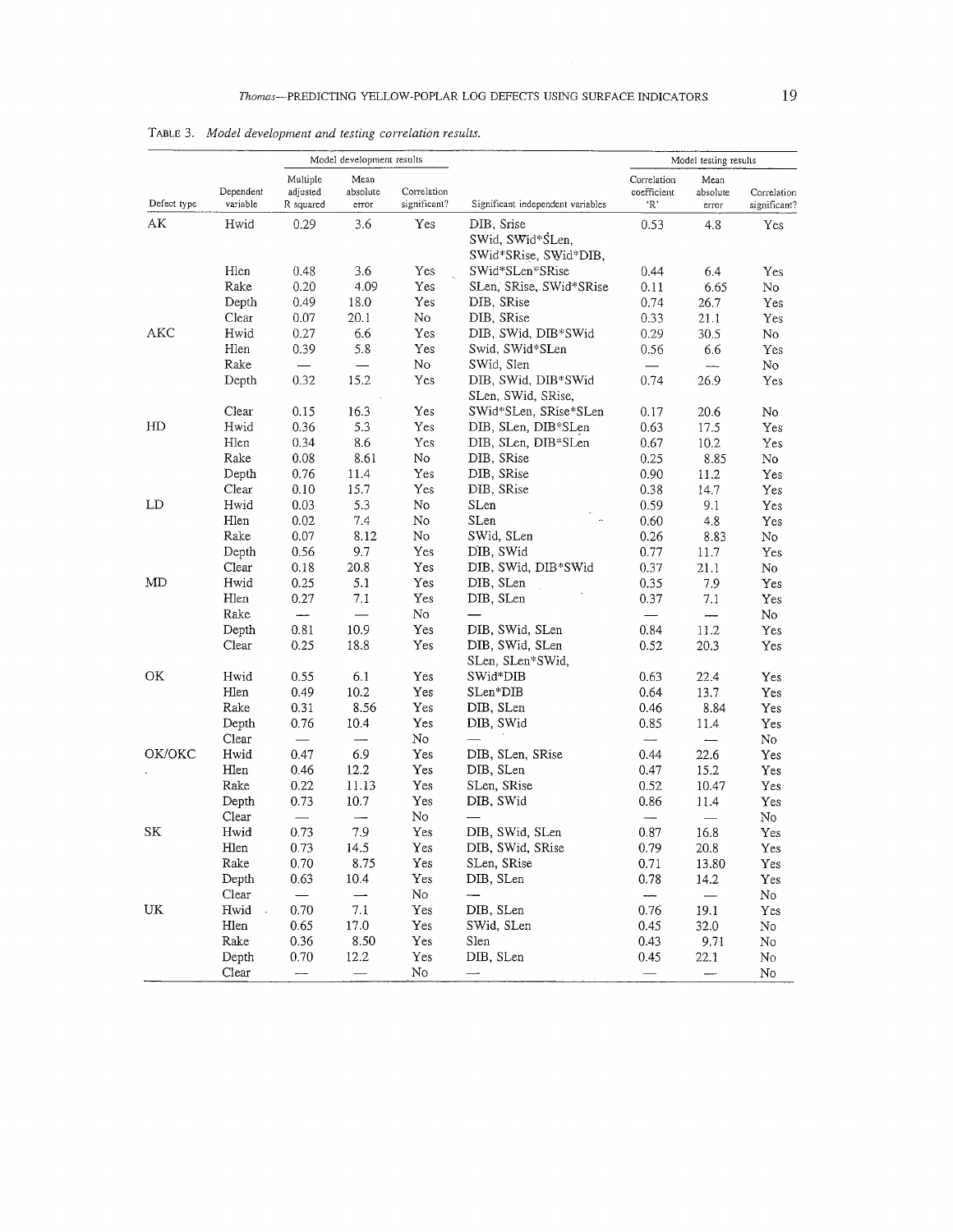small in most cases. The MAE values in Table 3 are reported in millimeters for all measurements except rake angle, which is in degrees. In 10 out of 12 cases for the knot defects, the MAE is 13 mm or less. In the remaining two cases the MAE values are 15 and 17 mm for the halfway-in length measurements for sound and unsound knots. The MAE values for rake angle varied between  $8$  and  $11^\circ$ .

The model testing samples were used to analyze the predictive capabilities. The regression equations generated with the model development samples were used to predict internal feature measurements. The correlation coefficient, r, the mean absolute error (MAE), and the significance level of the correlation were determined for each defect type and feature combination (Table 3). For most knot defect types (overgrown, overgrown/overgrown knot clusters, and sound knots), all correlations were significant ( $p < 0.01$ ). For the unsound knot defects, only the correlation of halfway point crosssection width was significant with a MAE of 19 mm. The best results were with sound knots with correlation coefficients (R) ranging from 0.71 to 0.87. The correlation coefficients with predicted depth for the overgrown knots and knot clusters were 0.85 and 0.86. Total depth had the smallest MAE, ranging from 11 to 14 mm. The rake MAE ranged between 8 and 14°. For a 400-mmdiameter log with a defect terminating near the center, a  $10^{\circ}$  error would change the defect center position by  $43$  ( $10^{\circ}$  under-estimate) to  $54$  mm  $(10^{\circ}$  over-estimate) at the pith, depending on angle (Fig. *5).* The difference in defect position at the halfway point would have a maximum positional variance of  $22(10^{\circ}$  under-estimate) to  $27 \text{ mm}$  (10 $\degree$  over-estimate) depending on degree.

Overall, with the exception of rake angle, the overgrown knot correlation results were better than those from the grouped overgrown knot and cluster data (Table 3). Further, the differences in predicted depth between the overgrown knot and cluster data were minimal. However, the differences between correlation results for predicted halfway-in width and length suggest that using a separate model for only overgrown knots is



FIG. 5. Impact of rake error on internal defect position.

better than using the grouped knot and cluster model.

# *Bark distortions and adventitious defects*

In general, the correlations between external indicator measurements and internal features for bark distortion and adventitious defects were not as strong as those measured for the severe knot defects. Distortion defects have been encapsulated longer than the more recent knot defects. Thus, less surface information is available for the distortion defect types. The model development correlation results are listed in Table 3.

The strongest correlations between external and internal features for the minor defects were with the adventitious defect types. Multiple adjusted  $\mathbb{R}^2$  for AK defects ranged from 0.20 to 0.48 for the correlations that were significant (p < 0.01). In addition, the MAE for the HWID and HLEN internal variables was 4 mm, in both cases. However, for AK defects the correlation between the clear area above the defect and external indicators was not significant ( $p < 0.01$ ).

For AKC defects, all correlations among external indicators and internal features were significant ( $p < 0.01$ ), with the exception of rake angle. Multiple adjusted  $R^2$  for AKC defects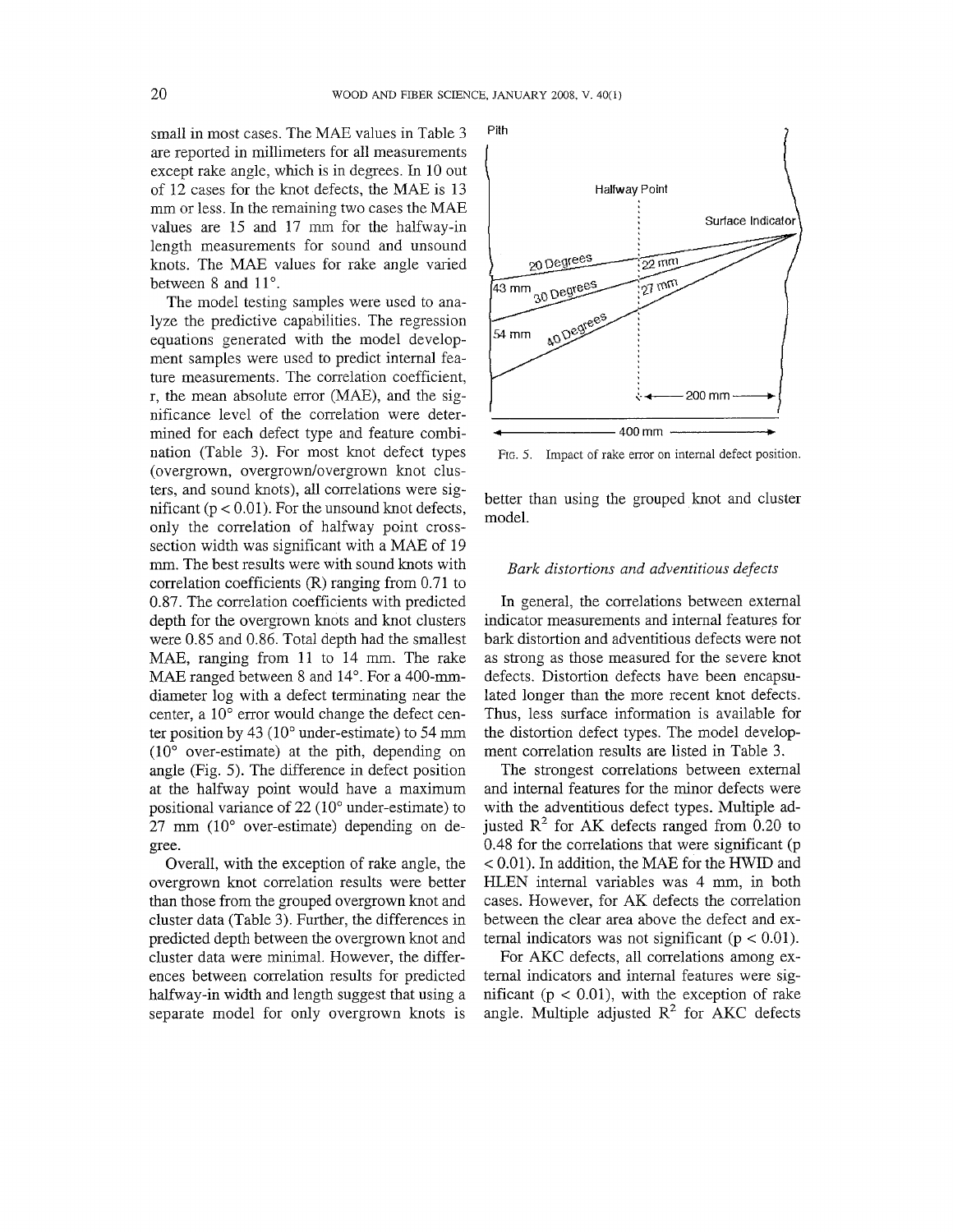ranged from 0.15, for the clear area, to between 0.27 and 0.39 for the remaining internal features. The MAE for the internal features also was small with HWID and HLEN MAE values of 7 and 6 mm, respectively.

Good correlations between external and inlernal features were also found for the heavy and medium distortion defects. With the exception of rake, all correlations for these defects were significant ( $p < 0.01$ ). The strongest relationship was associated with the prediction of total depth with adjusted  $R^2$  values of 0.76 and 0.81 for heavy and medium distortions, respectively. The mean absolute errors for the fitted models were  $\leq$ 5 mm for halfway-in width,  $\leq$ 9 mm for halfway-in length,  $\leq 11$  mm for predicted depth, and 19 to 22 mm for encapsulation depth. For light distortion defects, depth was the only feature significantly related to external features with a multiple adjusted  $\mathbb{R}^2$  of 0.56 (p < 0.01).

All minor defect types had at least one feature that did not have a significant correlation with external features. Rake angle was the most difficult to predict internal feature with a significant correlation to external features found only with adventitious knots. In this case, the adjusted  $R<sup>2</sup>$  was low, but the mean absolute error was only 4.09". The correlation among clear area above an encapsulated defect and external features was also weak with adjusted  $R^2$  values ranging from 0.10 to 0.25.

Hyvarinen (1976) reported that the most common significant predictor variable for sugar maple clear area was DIB. Thus, these results are in agreement. Diameter was the most frequent significant predictor for the distortion and adventitious defect types (17 of 25 cases). SWID, SRISE, and SLEN were the next most frequently significant variables, identified in 8, 7, and 6 of the stepwise analyses, respectively. Defect surface area was a significant predictor variable of internal features in only three cases.

Analyzing the predictor equations using the model testing samples showed that the models perform well. The correlations for halfway-in length and total depth were significant for all defect types  $(p < 0.01)$ . The correlation coefficient R ranged from 0.37 to 0.79, and 0.45 and 0.90 for halfway-in length and depth, respectively. The correlation between halfway-in width and the predictor equations was significant for all defect types with the exception of adventitious knot clusters. For halfway-in width the correlation coefficient R ranged from  $0.29$  to  $0.87$ . Correlations with clear area were significant only for medium and heavy distortions with correlation coefficients of 0.52 and 0.38, respectively. The MAE in these two cases was 15 and 20 mnl for heavy and medium distortions, respectively. Although the clear area MAE for these defect types could be regarded as low, they indicate that the equations are accurate to approximate 30-mm precision (i.e.:  $\pm 15$  mm). It is not clear if this level of precison is adequate for use in optimizing log-breakdown. For the distortion and adventitious defects with the model testing sample, none of the rake angle models provided a significant correlation ( $p < 0.01$ ).

## **CONCLUSIONS**

Overall, the strongest correlations, both model development and testing, occurred with the most severe defect types (OK, OKC, SK, UK). These are also the most recently occurring defects on the tree and have had the least time to be encapsulated or grown over. Thus, more detail about the surface indicator exists. Conversely, some of the weakest correlations that were discovered involved the least severe defect types (AK, AKC, LD, MD, HD). The adventitious knots/ buds and the light and medium distortions were the oldest defects examined and had the longest time to encapsulate. Thus, less surface indicator existed for these defect types. A heavy distortion defect is at the point in the encapsulation process where an overgrown knot has made the transition to a distortion defect. More surface indicator detail exists for this type of distortion than the others. This was evident in the predictive power of the HD feature models when compared to the MD and LD defect models.

The goal of this research was to develop models capable of predicting internal defect features based on external defect characteristics. The results from this study indicate that most internal